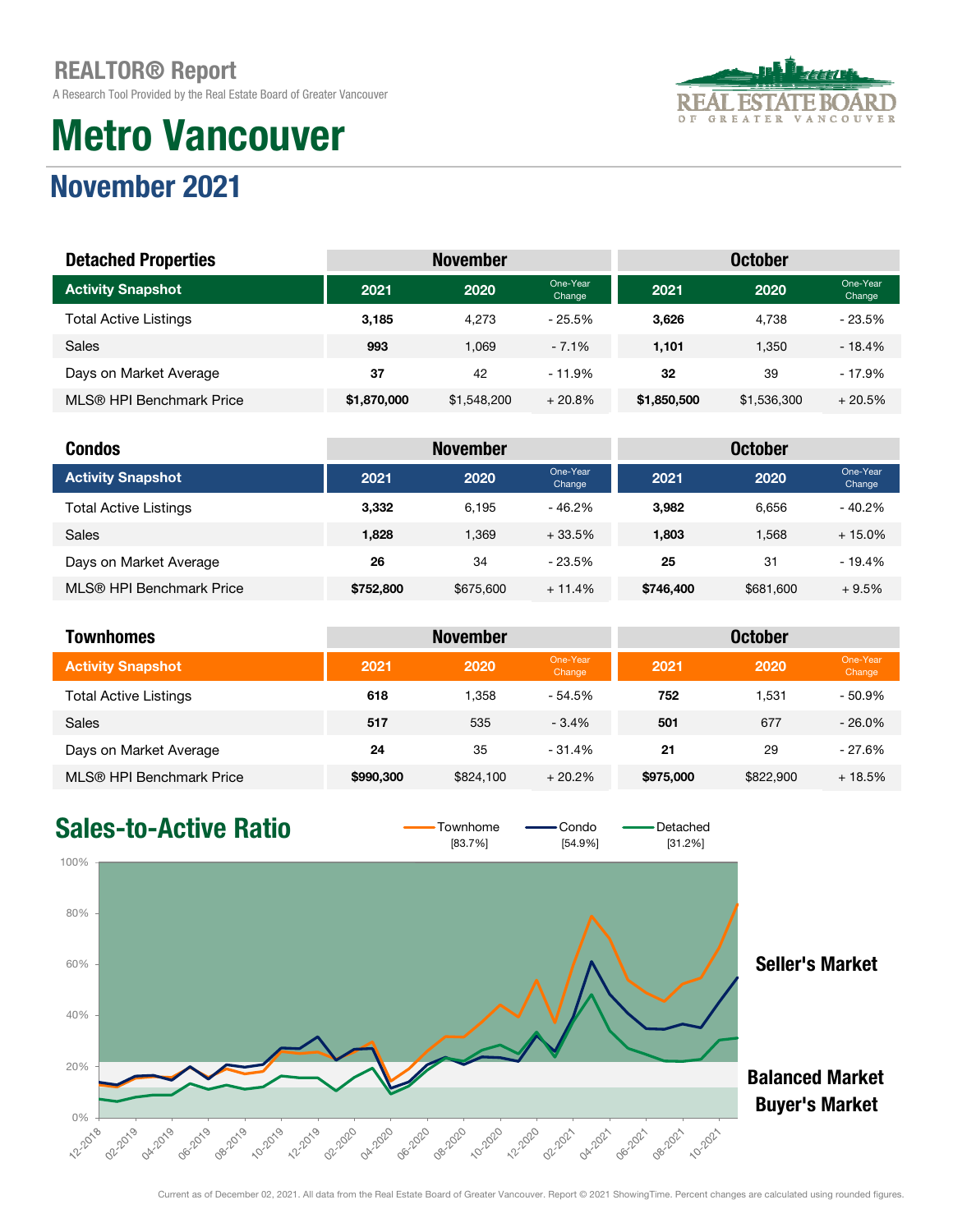A Research Tool Provided by the Real Estate Board of Greater Vancouver



## Metro Vancouver

### Detached Properties Report – November 2021

| <b>Price Range</b>          | <b>Sales</b> | <b>Active</b><br><b>Listings</b> | <b>Avg Days</b><br>on Market |
|-----------------------------|--------------|----------------------------------|------------------------------|
| \$99,999 and Below          | O            | ŋ                                | 0                            |
| \$100,000 to \$199,999      | $\Omega$     | 4                                | 0                            |
| \$200,000 to \$399,999      | 7            | 10                               | 15                           |
| \$400,000 to \$899,999      | 26           | 103                              | 30                           |
| \$900,000 to \$1,499,999    | 219          | 321                              | 28                           |
| \$1,500,000 to \$1,999,999  | 327          | 551                              | 35                           |
| \$2,000,000 to \$2,999,999  | 261          | 869                              | 35                           |
| \$3,000,000 and \$3,999,999 | 94           | 503                              | 53                           |
| \$4,000,000 to \$4,999,999  | 36           | 260                              | 54                           |
| \$5,000,000 and Above       | 23           | 564                              | 80                           |
| ΤΟΤΑL                       | 993          | 3.185                            | 37                           |

| <b>Price Range</b>          | <b>Sales</b>   | <b>Active</b><br><b>Listings</b> | <b>Avg Days</b><br>on Market | Neighbourhood        | <b>Sales</b> | <b>Active</b><br><b>Listings</b> | <b>Benchmark</b><br>Price | One-Year<br>Change |
|-----------------------------|----------------|----------------------------------|------------------------------|----------------------|--------------|----------------------------------|---------------------------|--------------------|
| \$99.999 and Below          | 0              | 0                                | 0                            | Bowen Island         | 3            | 12                               | \$1,427,600               | $+24.1%$           |
| \$100,000 to \$199,999      | 0              | 4                                | $\mathbf 0$                  | <b>Burnaby East</b>  | 4            | 24                               | \$1,520,500               | $+18.3%$           |
| \$200,000 to \$399,999      | $\overline{7}$ | 10                               | 15                           | <b>Burnaby North</b> | 32           | 101                              | \$1,769,000               | $+16.1%$           |
| \$400,000 to \$899,999      | 26             | 103                              | 30                           | <b>Burnaby South</b> | 55           | 109                              | \$1,827,800               | $+16.2%$           |
| \$900,000 to \$1,499,999    | 219            | 321                              | 28                           | Coquitlam            | 92           | 171                              | \$1,577,900               | $+24.0%$           |
| \$1.500.000 to \$1.999.999  | 327            | 551                              | 35                           | Ladner               | 25           | 35                               | \$1,346,600               | $+27.5%$           |
| \$2,000,000 to \$2,999,999  | 261            | 869                              | 35                           | Maple Ridge          | 105          | 156                              | \$1,204,000               | $+34.1%$           |
| \$3,000,000 and \$3,999,999 | 94             | 503                              | 53                           | New Westminster      | 24           | 62                               | \$1,378,600               | $+21.0%$           |
| \$4,000,000 to \$4,999,999  | 36             | 260                              | 54                           | North Vancouver      | 71           | 154                              | \$1,955,300               | $+17.0%$           |
| \$5,000,000 and Above       | 23             | 564                              | 80                           | <b>Pitt Meadows</b>  | 13           | 22                               | \$1,310,200               | $+32.3%$           |
| <b>TOTAL</b>                | 993            | 3,185                            | 37                           | Port Coquitlam       | 35           | 50                               | \$1,323,500               | $+27.3%$           |
|                             |                |                                  |                              | Port Moody           | 11           | 43                               | \$1,912,000               | $+23.8%$           |
|                             |                |                                  |                              | Richmond             | 134          | 432                              | \$1,981,400               | $+20.1%$           |
|                             |                |                                  |                              | Squamish             | 20           | 47                               | \$1,443,000               | $+27.3%$           |
|                             |                |                                  |                              | Sunshine Coast       | 55           | 113                              | \$863,700                 | $+25.5%$           |
|                             |                |                                  |                              | Tsawwassen           | 27           | 62                               | \$1,476,700               | $+26.8%$           |
|                             |                |                                  |                              | Vancouver East       | 127          | 440                              | \$1,744,700               | $+13.8%$           |
|                             |                |                                  |                              | Vancouver West       | 100          | 662                              | \$3,413,800               | $+9.3%$            |
|                             |                |                                  |                              | West Vancouver       | 44           | 393                              | \$3,169,400               | $+15.6%$           |
|                             |                |                                  |                              | Whistler             | 9            | 29                               | \$2,633,300               | $+31.6%$           |
|                             |                |                                  |                              | <b>TOTAL*</b>        | 993          | 3,185                            | \$1,870,000               | $+20.8%$           |

\* This represents the total of the Metro Vancouver area, not the sum of the areas above.



Current as of December 02, 2021. All data from the Real Estate Board of Greater Vancouver. Report © 2021 ShowingTime. Percent changes are calculated using rounded figures.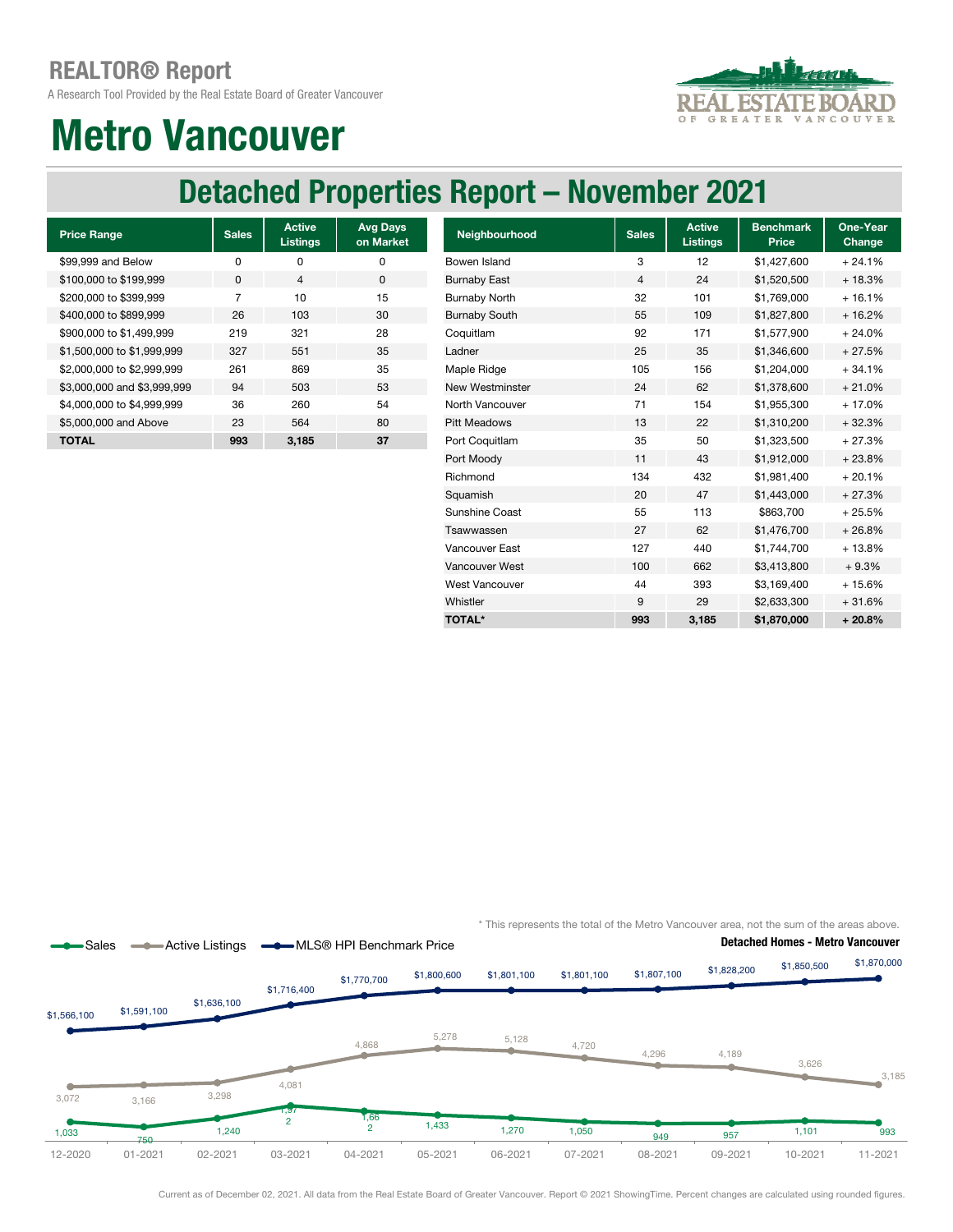A Research Tool Provided by the Real Estate Board of Greater Vancouver



# Metro Vancouver

## Condo Report – November 2021

| <b>Price Range</b>          | <b>Sales</b>   | <b>Active</b><br><b>Listings</b> | <b>Avg Days</b><br>on Market |
|-----------------------------|----------------|----------------------------------|------------------------------|
| \$99,999 and Below          | O              | 2                                | ŋ                            |
| \$100,000 to \$199,999      | 4              | 4                                | 27                           |
| \$200,000 to \$399,999      | 75             | 116                              | 22                           |
| \$400,000 to \$899,999      | 1408           | 1,812                            | 24                           |
| \$900,000 to \$1,499,999    | 280            | 821                              | 34                           |
| \$1,500,000 to \$1,999,999  | 37             | 253                              | 38                           |
| \$2,000,000 to \$2,999,999  | 18             | 167                              | 36                           |
| \$3,000,000 and \$3,999,999 | $\overline{4}$ | 59                               | 13                           |
| \$4,000,000 to \$4,999,999  | 1              | 31                               | 27                           |
| \$5,000,000 and Above       | 1              | 67                               | 22                           |
| <b>TOTAL</b>                | 1.828          | 3.332                            | 26                           |

| <b>Price Range</b>          | <b>Sales</b> | <b>Active</b><br><b>Listings</b> | <b>Avg Days</b><br>on Market | Neighbourhood          | <b>Sales</b> | <b>Active</b><br><b>Listings</b> | <b>Benchmark</b><br>Price | One-Year<br>Change |
|-----------------------------|--------------|----------------------------------|------------------------------|------------------------|--------------|----------------------------------|---------------------------|--------------------|
| \$99,999 and Below          | 0            | $\overline{c}$                   | 0                            | Bowen Island           | 0            | 0                                | \$0                       |                    |
| \$100,000 to \$199.999      | 4            | 4                                | 27                           | <b>Burnaby East</b>    | 16           | 18                               | \$742,400                 | $+9.0%$            |
| \$200.000 to \$399.999      | 75           | 116                              | 22                           | <b>Burnaby North</b>   | 124          | 202                              | \$738,300                 | $+11.2%$           |
| \$400,000 to \$899,999      | 1408         | 1,812                            | 24                           | <b>Burnaby South</b>   | 133          | 214                              | \$686,000                 | $+7.2%$            |
| \$900,000 to \$1,499,999    | 280          | 821                              | 34                           | Coquitlam              | 149          | 154                              | \$607,000                 | $+14.2%$           |
| \$1,500,000 to \$1,999,999  | 37           | 253                              | 38                           | Ladner                 | 6            | 6                                | \$593,700                 | $+17.2%$           |
| \$2,000,000 to \$2,999,999  | 18           | 167                              | 36                           | Maple Ridge            | 43           | 48                               | \$461,900                 | $+22.7%$           |
| \$3,000,000 and \$3,999,999 | 4            | 59                               | 13                           | <b>New Westminster</b> | 129          | 174                              | \$576,600                 | $+10.0\%$          |
| \$4,000,000 to \$4,999,999  |              | 31                               | 27                           | North Vancouver        | 133          | 174                              | \$663,600                 | $+10.1%$           |
| \$5,000,000 and Above       |              | 67                               | 22                           | <b>Pitt Meadows</b>    | 11           | 9                                | \$579,800                 | $+19.7%$           |
| <b>TOTAL</b>                | 1,828        | 3,332                            | 26                           | Port Coquitlam         | 64           | 45                               | \$542,800                 | $+16.3%$           |
|                             |              |                                  |                              | Port Moody             | 32           | 39                               | \$741,200                 | $+12.9%$           |
|                             |              |                                  |                              | Richmond               | 233          | 460                              | \$736,500                 | $+13.2%$           |
|                             |              |                                  |                              | Squamish               | 19           | 17                               | \$606,800                 | $+22.8%$           |
|                             |              |                                  |                              | Sunshine Coast         | 10           | 25                               | \$552,900                 | $+22.2%$           |
|                             |              |                                  |                              | Tsawwassen             | 16           | 15                               | \$654,300                 | $+15.1%$           |
|                             |              |                                  |                              | Vancouver East         | 172          | 344                              | \$639,600                 | $+9.2%$            |
|                             |              |                                  |                              | Vancouver West         | 482          | 1,300                            | \$835,500                 | $+9.3%$            |
|                             |              |                                  |                              | <b>West Vancouver</b>  | 20           | 49                               | \$1,116,700               | $+2.3%$            |
|                             |              |                                  |                              | Whistler               | 34           | 35                               | \$642,200                 | $+27.5%$           |
|                             |              |                                  |                              | <b>TOTAL*</b>          | 1,828        | 3,332                            | \$752,800                 | $+11.4%$           |

\* This represents the total of the Metro Vancouver area, not the sum of the areas above.



Current as of December 02, 2021. All data from the Real Estate Board of Greater Vancouver. Report © 2021 ShowingTime. Percent changes are calculated using rounded figures.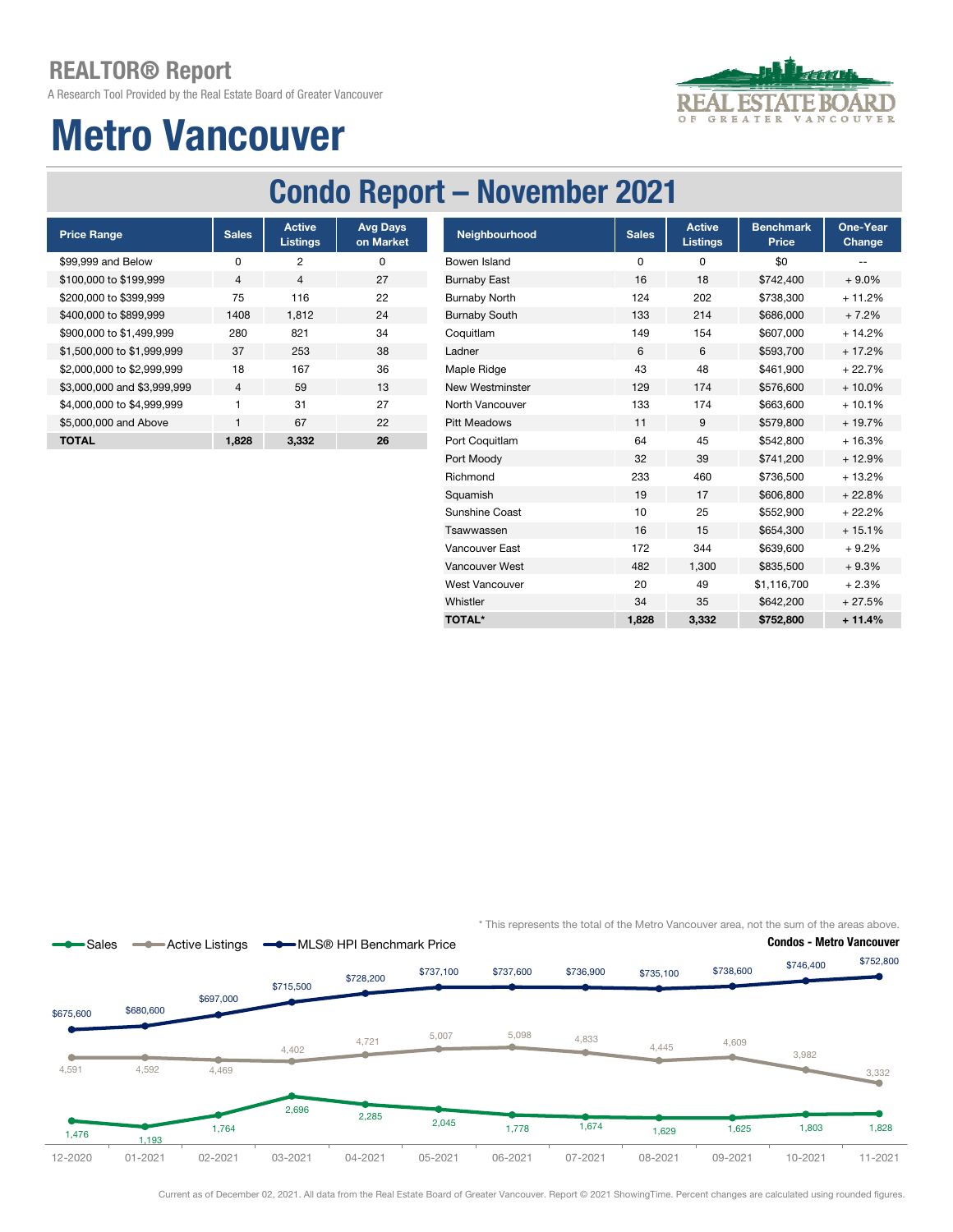A Research Tool Provided by the Real Estate Board of Greater Vancouver



# Metro Vancouver

### Townhomes Report – November 2021

| <b>Price Range</b>          | <b>Sales</b> | <b>Active</b><br><b>Listings</b> | Days on<br><b>Market</b> |
|-----------------------------|--------------|----------------------------------|--------------------------|
| \$99,999 and Below          | O            | 3                                | O                        |
| \$100,000 to \$199,999      | <sup>0</sup> | O                                | 0                        |
| \$200,000 to \$399,999      | O            | 5                                | O                        |
| \$400,000 to \$899,999      | 195          | 172                              | 22                       |
| \$900,000 to \$1,499,999    | 265          | 272                              | 23                       |
| \$1,500,000 to \$1,999,999  | 39           | 97                               | 32                       |
| \$2,000,000 to \$2,999,999  | 11           | 51                               | 44                       |
| \$3,000,000 and \$3,999,999 | 4            | 14                               | 41                       |
| \$4,000,000 to \$4,999,999  | 1            | O                                | 39                       |
| \$5,000,000 and Above       | 2            | $\overline{\mathcal{A}}$         | 10                       |
| <b>TOTAL</b>                | 517          | 618                              | 24                       |

| <b>Price Range</b>          | <b>Sales</b>   | <b>Active</b><br><b>Listings</b> | Days on<br><b>Market</b> | Neighbourhood          | Sales          | <b>Active</b><br><b>Listings</b> | <b>Benchmark</b><br>Price | <b>One-Year</b><br><b>Change</b> |
|-----------------------------|----------------|----------------------------------|--------------------------|------------------------|----------------|----------------------------------|---------------------------|----------------------------------|
| \$99,999 and Below          | $\mathbf 0$    | 3                                | 0                        | Bowen Island           | 0              | 0                                | \$0                       |                                  |
| \$100,000 to \$199,999      | 0              | 0                                | $\mathbf 0$              | <b>Burnaby East</b>    | $\overline{7}$ | 6                                | \$704,400                 | $+4.6%$                          |
| \$200,000 to \$399,999      | 0              | 5                                | $\mathbf 0$              | <b>Burnaby North</b>   | 24             | 25                               | \$841,500                 | $+13.3%$                         |
| \$400,000 to \$899,999      | 195            | 172                              | 22                       | <b>Burnaby South</b>   | 28             | 19                               | \$772,600                 | $+10.0%$                         |
| \$900,000 to \$1,499,999    | 265            | 272                              | 23                       | Coquitlam              | 40             | 25                               | \$890,100                 | $+22.2%$                         |
| \$1,500,000 to \$1,999,999  | 39             | 97                               | 32                       | Ladner                 | $\overline{7}$ | 6                                | \$797,100                 | $+20.6%$                         |
| \$2,000,000 to \$2,999,999  | 11             | 51                               | 44                       | Maple Ridge            | 44             | 26                               | \$720,300                 | $+29.0%$                         |
| \$3,000,000 and \$3,999,999 | $\overline{4}$ | 14                               | 41                       | <b>New Westminster</b> | 23             | 16                               | \$870,300                 | $+17.3%$                         |
| \$4,000,000 to \$4,999,999  |                | 0                                | 39                       | North Vancouver        | 38             | 45                               | \$1,216,900               | $+20.9%$                         |
| \$5,000,000 and Above       | $\overline{c}$ | $\overline{4}$                   | 10                       | <b>Pitt Meadows</b>    | 8              | 6                                | \$763,400                 | $+22.8%$                         |
| <b>TOTAL</b>                | 517            | 618                              | 24                       | Port Coquitlam         | 22             | 13                               | \$826,500                 | $+26.4%$                         |
|                             |                |                                  |                          | Port Moody             | 16             | 27                               | \$779,300                 | $+17.1%$                         |
|                             |                |                                  |                          | Richmond               | 112            | 100                              | \$970,100                 | $+17.2%$                         |
|                             |                |                                  |                          | Squamish               | 10             | 12                               | \$950,800                 | $+30.6%$                         |
|                             |                |                                  |                          | Sunshine Coast         | 10             | 11                               | \$658,400                 | $+35.6%$                         |
|                             |                |                                  |                          | Tsawwassen             | 9              | 11                               | \$872,500                 | $+13.4%$                         |
|                             |                |                                  |                          | Vancouver East         | 43             | 79                               | \$1,070,700               | $+18.8%$                         |
|                             |                |                                  |                          | Vancouver West         | 53             | 176                              | \$1,296,900               | $+12.7%$                         |
|                             |                |                                  |                          | <b>West Vancouver</b>  | 9              | 8                                | \$0                       |                                  |
|                             |                |                                  |                          | Whistler               | 11             | 6                                | \$1,382,100               | $+32.1%$                         |
|                             |                |                                  |                          | <b>TOTAL*</b>          | 517            | 618                              | \$990,300                 | $+20.2%$                         |

\* This represents the total of the Metro Vancouver area, not the sum of the areas above.



Current as of December 02, 2021. All data from the Real Estate Board of Greater Vancouver. Report © 2021 ShowingTime. Percent changes are calculated using rounded figures.